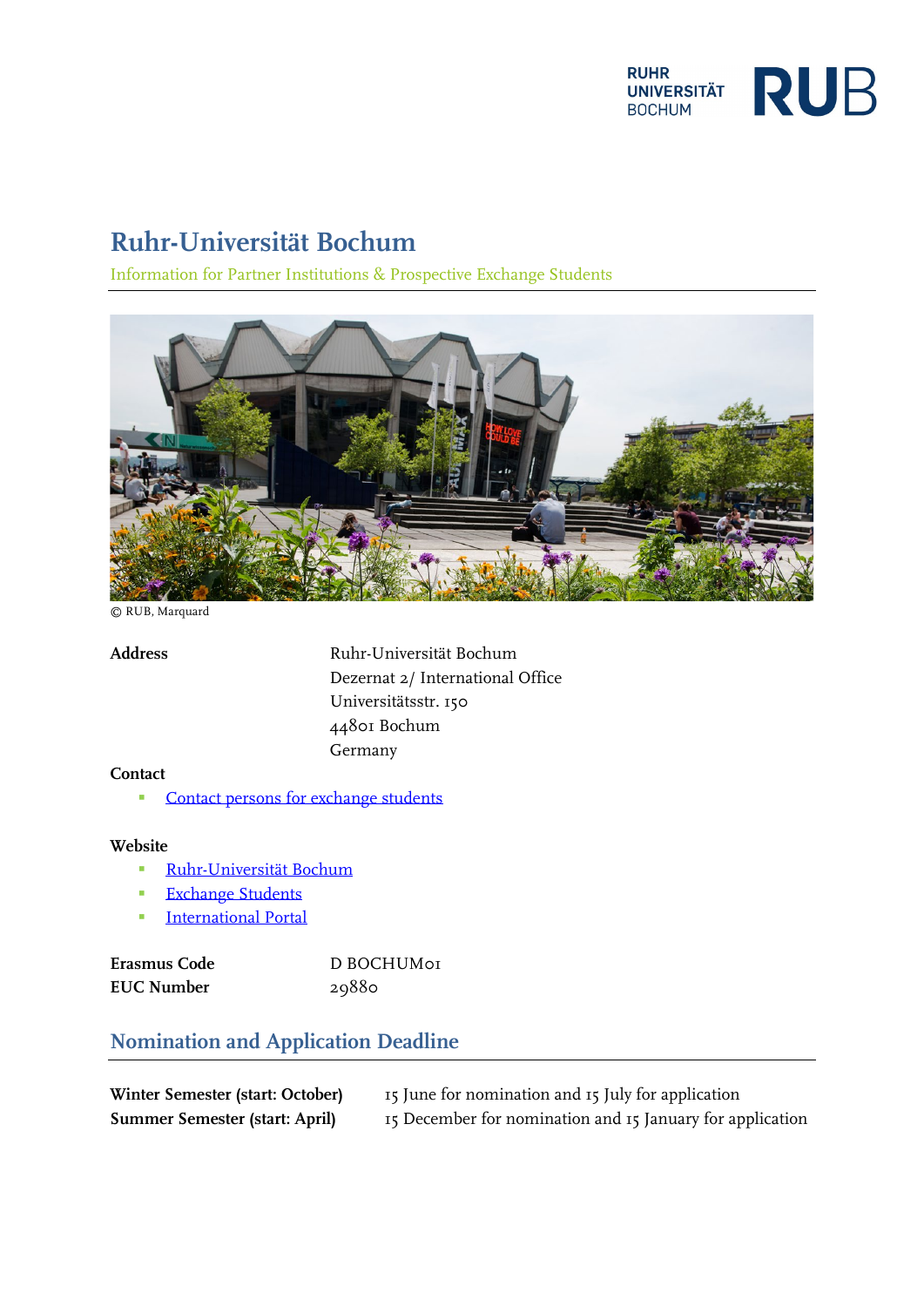# **Application Procedure**

| <b>Application</b>          | I. The partner university sends an official nomination via email<br>2. The student completes the pre-registration process online. The<br>link is sent to him/her via email. Which documents you need to<br>upload you will find on the page of our exchange programmes:<br>https://international.ruhr-uni-bochum.de/en/exchange-programs |
|-----------------------------|------------------------------------------------------------------------------------------------------------------------------------------------------------------------------------------------------------------------------------------------------------------------------------------------------------------------------------------|
| <b>Learning Agreement</b>   | If a student's home university requires a Learning Agreement,<br>please contact the respective departmental coordinator at RUB<br>directly in order to get the document reviewed and signed. If you<br>require the contact details of your coordinator, please contact the<br>International Office.                                      |
| <b>Academic Information</b> |                                                                                                                                                                                                                                                                                                                                          |
| <b>Lecture Period</b>       | Winter semester $2021/22$ : 04 October $202I - 28$ January 2022<br>Summer semester 2022: 04 April 2022 - 15 July 2022                                                                                                                                                                                                                    |
| <b>Examination Period</b>   | Dates for exams are set by each faculty. However, exams usually take<br>place in the last week of the lectures or the week afterwards. Please<br>note, they may also take place later (e.g. in Engineering or<br>Economics).                                                                                                             |
| <b>Course Catalogue</b>     | https://international.ruhr-uni-bochum.de/en/course-catalogue                                                                                                                                                                                                                                                                             |
| Language Proficiency        | Most of the courses at RUB are taught in German. However, there<br>are also some courses taught in English that are published in our<br>International Course Catalogue. Students should have good<br>language skills (at least BI/B2) in order they can follow the classes.                                                              |
| Language courses            | During the term, exchange students have the chance to attend<br>language courses free of charge:<br>German<br>Other languages<br>п                                                                                                                                                                                                       |
| <b>Credit System</b>        | Courses at RUB are credited with credit points (CP). I CP is equal to<br>I ECTS $(=$ 30 working hours).                                                                                                                                                                                                                                  |
| <b>Grading System</b>       | RUB uses the German grades from $I - 5$ ( $I = very good$ , $5 = fail$ ).<br>There are some faculties using percentages (0-100%).                                                                                                                                                                                                        |
| Master's Thesis / Project   | For students who intend on completing a project or a Master's<br>thesis, it is important to establish contact with a supervisor at RUB<br>before arrival. The International Office can help finding a<br>supervisor. In order to contact the right department, we need to<br>know which subject your project is going to be.             |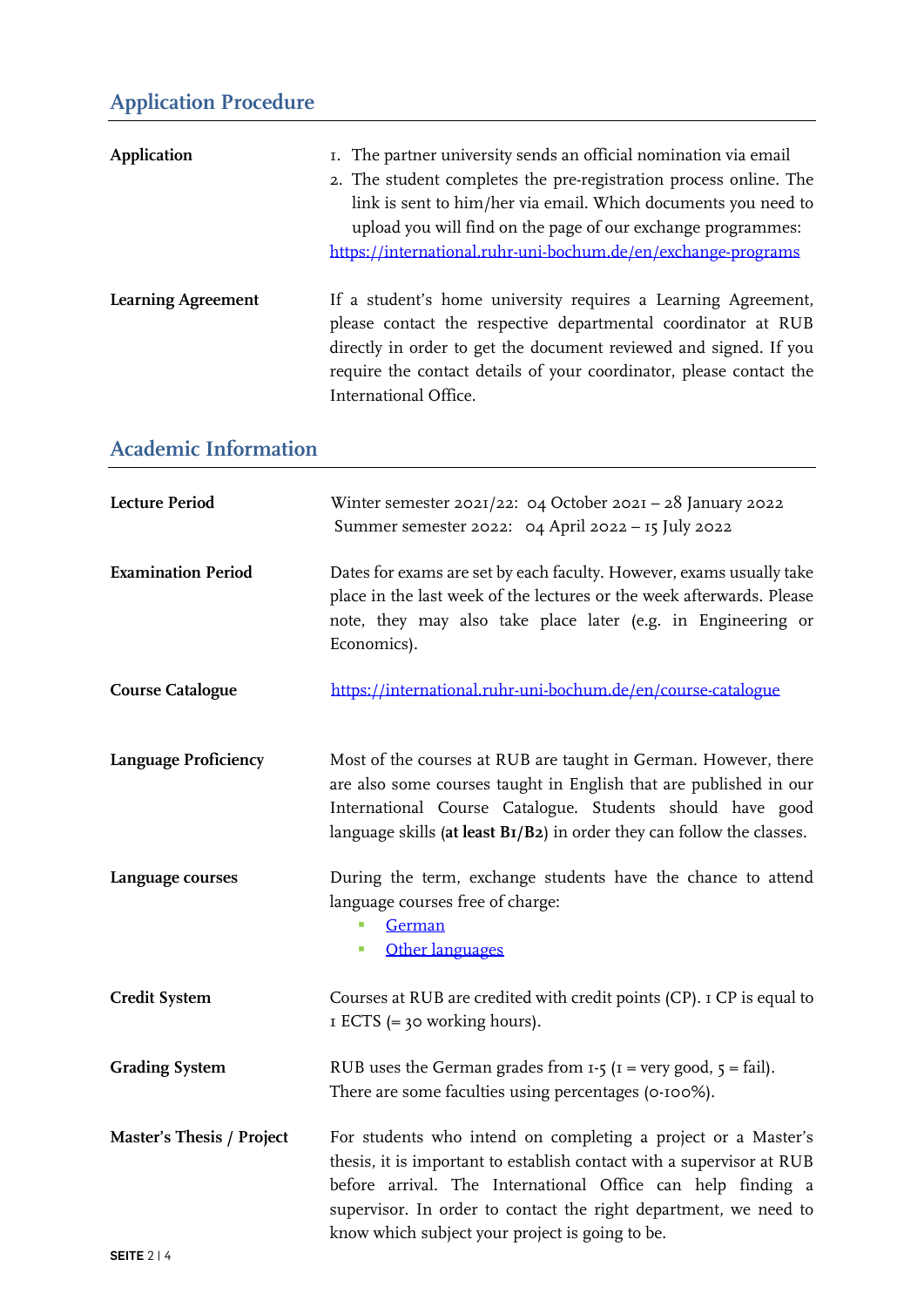| <b>Tuition Fees</b>            | There are no tuition fees. However, each student must pay the so           |
|--------------------------------|----------------------------------------------------------------------------|
|                                | called social contribution fee (approx. $\epsilon$ 350 per semester) which |
|                                | includes the semester ticket for public transport in the whole region      |
|                                | of North Rhine-Westphalia.                                                 |
| . A consequence of the Line of |                                                                            |

#### **Accommodation**

The International Office offers a special service for exchange students.

Students can apply for accommodation for the duration of their exchange (1-2 semesters). Since the International Office can only reserve a limited number of rooms for exchange students, early registration and flexibility is useful. Information on the accommodation application can be found [here.](https://international.ruhr-uni-bochum.de/en/wohnraum-fuer-austauschstudierende)

### **Arrival and Enrolment**

| Enrolment                 | The enrolment at RUB takes place online. The International Office<br>will support you during this process.                                                                                                                                                                                                                                                                                                         |
|---------------------------|--------------------------------------------------------------------------------------------------------------------------------------------------------------------------------------------------------------------------------------------------------------------------------------------------------------------------------------------------------------------------------------------------------------------|
| <b>Pick-up Service</b>    | The student group <b>Erasmus Student Network (ESN)</b> offers a pick-up<br>service for new exchange students at the beginning of each<br>semester. Information about the pick-up service will be sent with the<br>booking confirmation of accommodation.                                                                                                                                                           |
| <b>Orientation Course</b> | Before every winter semester we offer an <b>Orientation Course</b> for<br>exchange students including a language course and social activities.<br>The course starts three to four weeks before the lecture period<br>officially begins. The price for the course is about $\epsilon$ 300 and there is<br>a limited number of places. Exchange students, who are eligible, will<br>receive an invitation via email. |
| <b>Orientation Days</b>   | At the beginning of each semester, Orientation Days are held for<br>international students. Here they get the chance to meet other<br>students and receive important information. Exchange students will<br>be informed about this offer via email.                                                                                                                                                                |

## **Estimated Living Costs (in € per month)**

| Accommodation                  | Between $\epsilon$ 330 and $\epsilon$ 420 in a dormitory (side costs included) |
|--------------------------------|--------------------------------------------------------------------------------|
|                                | Between $\epsilon$ 300 and $\epsilon$ 500 in a private apartment               |
| Licence Fee (TV taxes)         | Approx. $\epsilon_1$ 8                                                         |
| Food                           | Approx. €150                                                                   |
| <b>Academic Expenses</b>       | Approx. $\epsilon$ 40                                                          |
| <b>Personal Expenses</b>       | Approx. $\epsilon$ 150 (depending on personal needs)                           |
| <b>Health Insurance</b>        | Approx. €100                                                                   |
| <b>Social Contribution Fee</b> | Approx. $\epsilon$ 350, 00 (per semester)                                      |